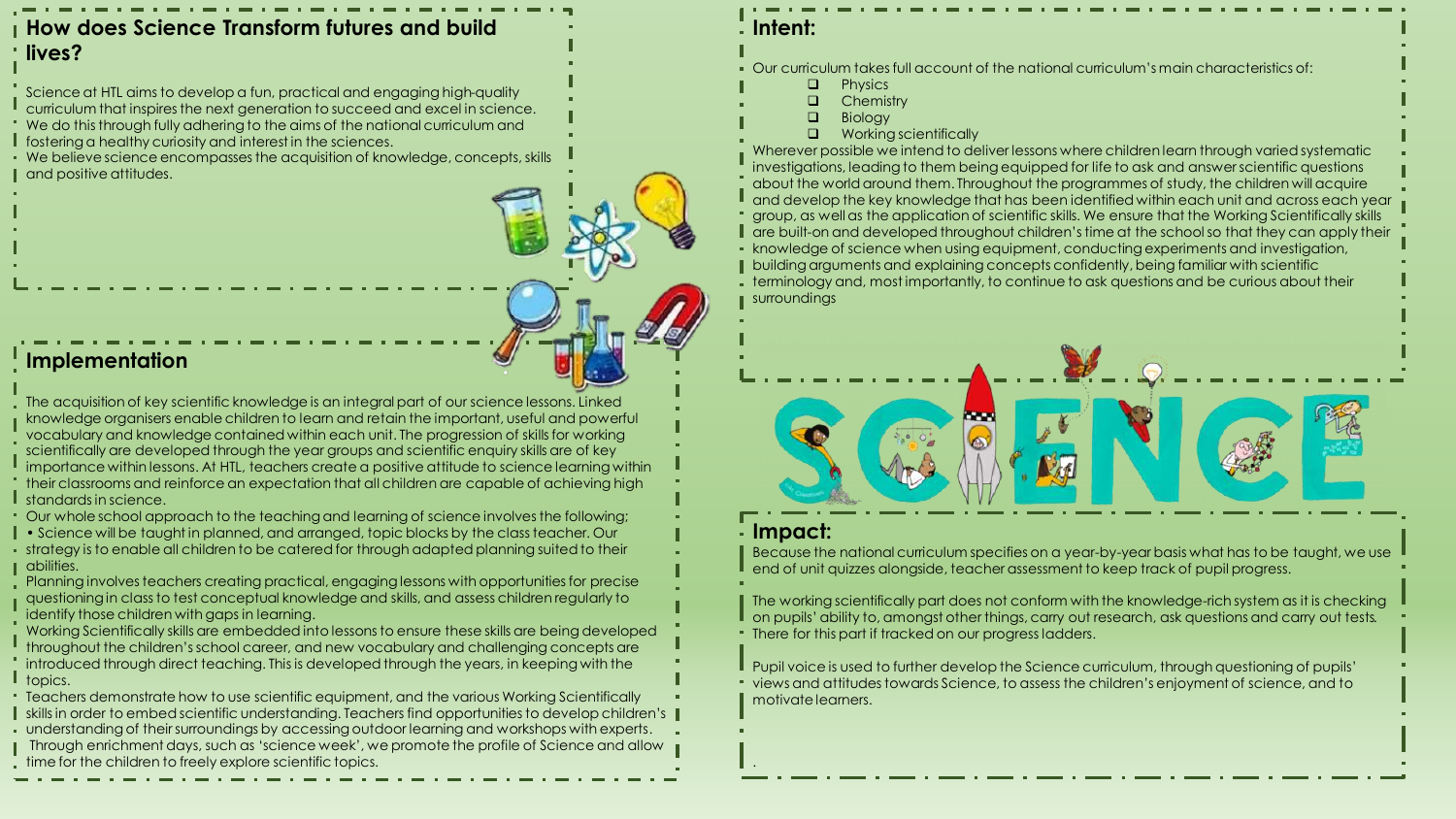| <b>Nursery</b>                                                                      |                                                                         |                                                                                                                                                                                                                                                                                                                                                                                                                                                                                                                                                                                                                                                                    |  |  |  |  |  |
|-------------------------------------------------------------------------------------|-------------------------------------------------------------------------|--------------------------------------------------------------------------------------------------------------------------------------------------------------------------------------------------------------------------------------------------------------------------------------------------------------------------------------------------------------------------------------------------------------------------------------------------------------------------------------------------------------------------------------------------------------------------------------------------------------------------------------------------------------------|--|--|--|--|--|
| <b>Communication and Language</b>                                                   | <b>Personal, Social and Emotional</b><br><b>Development</b>             | <b>Understanding the World</b>                                                                                                                                                                                                                                                                                                                                                                                                                                                                                                                                                                                                                                     |  |  |  |  |  |
| Understand 'why' questions, like: "Why do you think<br>the caterpillar got so fat?" | Make healthy choices about food, drink, activity and<br>tooth brushing. | Use all their senses in hands-on exploration of natural<br>materials.<br>Explore collections of materials with similar and/or<br>different properties.<br>Talk about what they see, using a wide vocabulary.<br>Begin to make sense of their own life-story and family's<br>history.<br>Explore how things work.<br>Plant seeds and care for growing plants.<br>Understand the key features of the life cycle of a<br>plant and an animal.<br>Begin to understand the need to respect and care for<br>the natural environment and all living things.<br>Explore and talk about different forces they can feel.<br>Talk about the differences between materials and |  |  |  |  |  |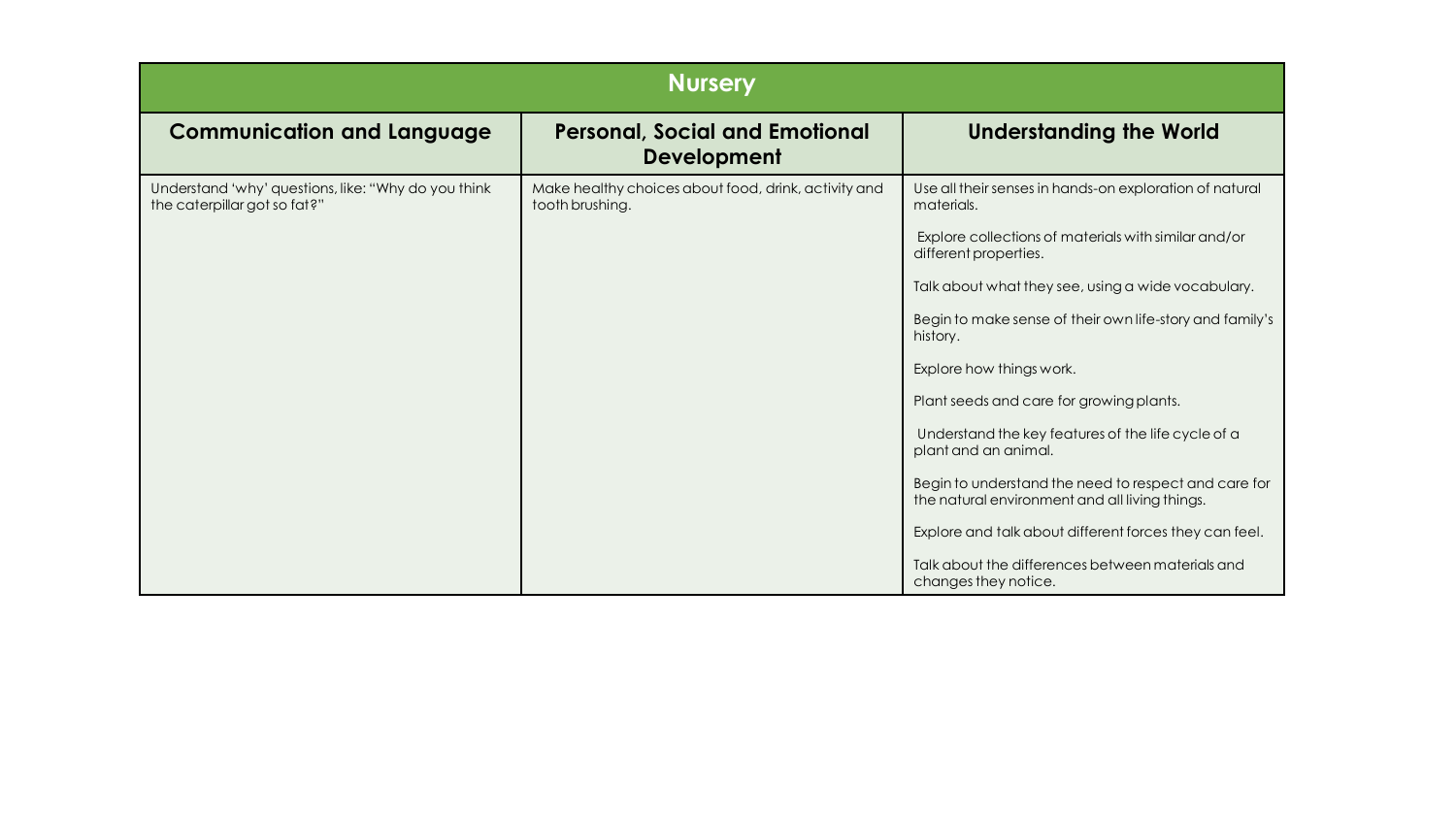| <b>Reception</b>                                                                                                                                                                                                                                                                                                                                                                                 |                                                                                                                                                                                                                                                               |                                                                                                                                                                                                                                                                                                                                                                                                                                             |  |  |  |  |  |
|--------------------------------------------------------------------------------------------------------------------------------------------------------------------------------------------------------------------------------------------------------------------------------------------------------------------------------------------------------------------------------------------------|---------------------------------------------------------------------------------------------------------------------------------------------------------------------------------------------------------------------------------------------------------------|---------------------------------------------------------------------------------------------------------------------------------------------------------------------------------------------------------------------------------------------------------------------------------------------------------------------------------------------------------------------------------------------------------------------------------------------|--|--|--|--|--|
| Communication and Language                                                                                                                                                                                                                                                                                                                                                                       | Personal, Social and Emotional<br>Development                                                                                                                                                                                                                 | Understanding the World                                                                                                                                                                                                                                                                                                                                                                                                                     |  |  |  |  |  |
| Learn new vocabulary.<br>Ask questions to find out more and to check what has been said<br>to them.<br>Articulate their ideas and thoughts in well-formed sentences.<br>Describe events in some detail.<br>Use talk to help work out problems and organise thinking and<br>activities, and to explain how things work and why they might<br>happen.<br>Use new vocabulary in different contexts. | Know and talk about the different factors that support their<br>overall health and wellbeing:<br>regular physical activity<br>healthy eating<br>tooth brushing<br>sensible amounts of 'screen time'<br>having a good sleep routine<br>being a safe pedestrian | Explore the natural world around them.<br>Describe what they see, hear and feel while they are outside.<br>Recognise some environments that are different to the one in<br>which they live.<br>Understand the effect of changing seasons on the natural world<br>around them.                                                                                                                                                               |  |  |  |  |  |
| <b>ELG</b>                                                                                                                                                                                                                                                                                                                                                                                       |                                                                                                                                                                                                                                                               |                                                                                                                                                                                                                                                                                                                                                                                                                                             |  |  |  |  |  |
| Communication and Language                                                                                                                                                                                                                                                                                                                                                                       | Personal, Social and Emotional<br>Development                                                                                                                                                                                                                 | Understanding the World                                                                                                                                                                                                                                                                                                                                                                                                                     |  |  |  |  |  |
| Listening, Attention and Understanding                                                                                                                                                                                                                                                                                                                                                           | <b>Managing Self</b>                                                                                                                                                                                                                                          | <b>The Natural World</b>                                                                                                                                                                                                                                                                                                                                                                                                                    |  |  |  |  |  |
| Make comments about what they have heard and ask questions<br>to clarify their understanding.                                                                                                                                                                                                                                                                                                    | Manage their own basic hygiene and personal needs, including<br>dressing, going to the toilet and understanding the importance<br>of healthy food choices.                                                                                                    | Explore the natural world around them, making observations<br>and drawing pictures of animals and plants.<br>Know some similarities and differences between the natural<br>world around them and contrasting environments, drawing on<br>their experiences and what has been read in class.<br>Understand some important processes and changes in the<br>natural world around them, including the seasons and changing<br>states of matter. |  |  |  |  |  |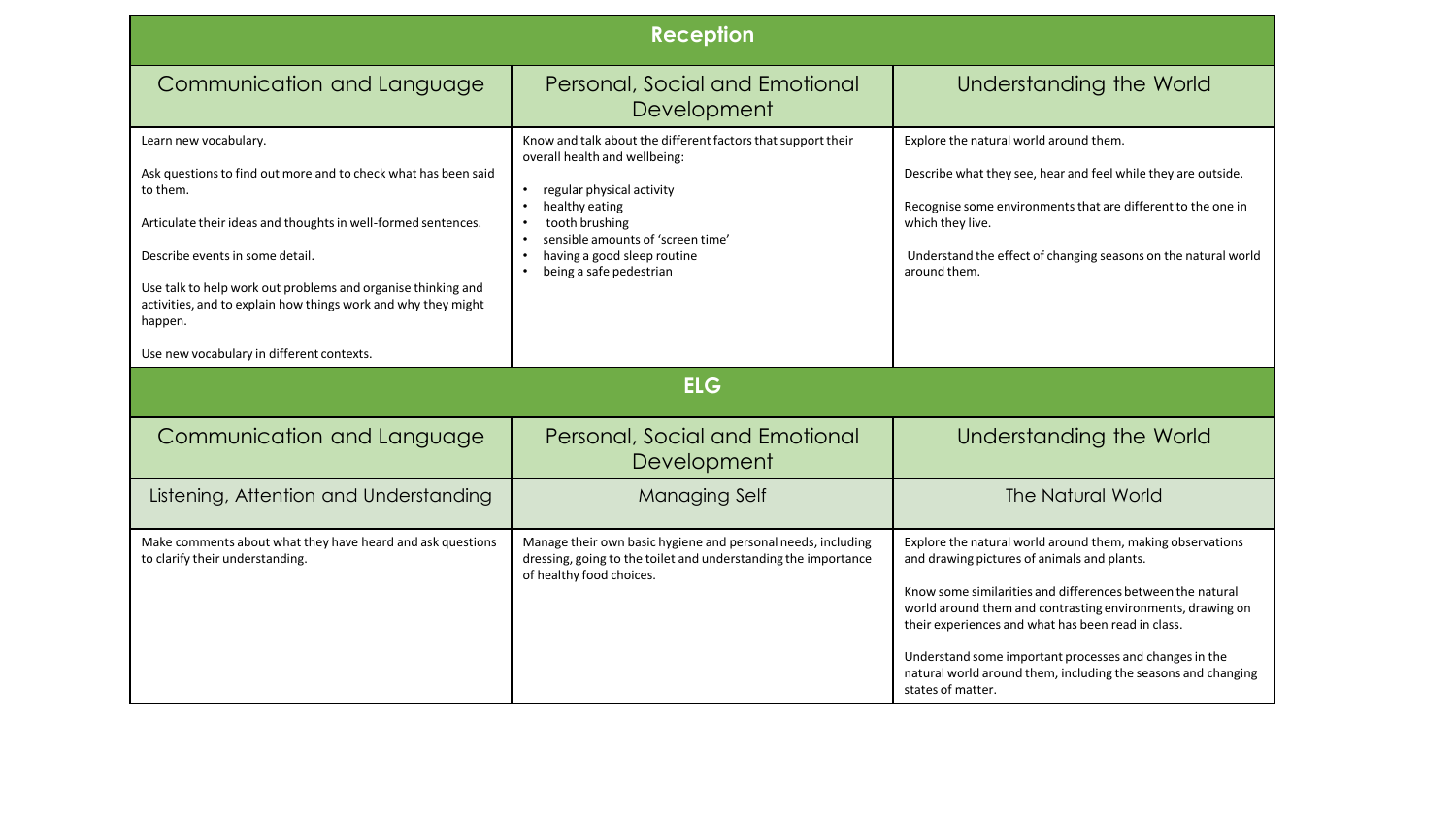| Year 1                                                                                                                                                                                                                                                    |                                                                                 |                                                                                                                                                                                                                                        |                                                                                                                                          |                                                                       |  |  |  |
|-----------------------------------------------------------------------------------------------------------------------------------------------------------------------------------------------------------------------------------------------------------|---------------------------------------------------------------------------------|----------------------------------------------------------------------------------------------------------------------------------------------------------------------------------------------------------------------------------------|------------------------------------------------------------------------------------------------------------------------------------------|-----------------------------------------------------------------------|--|--|--|
|                                                                                                                                                                                                                                                           | <b>Biology</b>                                                                  |                                                                                                                                                                                                                                        | <b>Chemistry</b>                                                                                                                         | <b>Physics</b>                                                        |  |  |  |
| <b>Animals, including</b><br><b>Humans</b>                                                                                                                                                                                                                | <b>Animals, including</b><br><b>Humans</b>                                      | <b>Plants</b>                                                                                                                                                                                                                          | <b>Everyday Materials</b>                                                                                                                | <b>Seasonal Change</b>                                                |  |  |  |
| Name common<br>animals<br>Carnivores, etc                                                                                                                                                                                                                 | Human body and<br>senses                                                        | Common plants<br>Plant structure                                                                                                                                                                                                       | Properties of materials<br>$\bullet$<br>Grouping materials<br>$\bullet$                                                                  | The four seasons<br>Seasonal weather                                  |  |  |  |
| Know how to classify<br>a range of animals<br>by amphibian,<br>reptile, mammal, fish<br>and birds<br>Know and classify<br>animals by what they<br>eat (carnivore,<br>herbivore and<br>omnivore)<br>Know how to sort by<br>living and non living<br>things | Know the name of<br>$\bullet$<br>parts of the human<br>body that can be<br>seen | Know and name a<br>$\bullet$<br>variety of common<br>wild and garden<br>plants<br>Know and name the<br>$\bullet$<br>petals, stem, leaves<br>and root of a plant<br>Know and name the<br>roots, trunk, branches<br>and leaves of a tree | Know the name of the materials an<br>$\bullet$<br>object is made from<br>Know about the properties of<br>$\bullet$<br>everyday materials | Name the seasons and know about<br>the type of weather in each season |  |  |  |
|                                                                                                                                                                                                                                                           |                                                                                 |                                                                                                                                                                                                                                        | <b>Working Scientifically</b>                                                                                                            |                                                                       |  |  |  |
| Ask questions such as:<br>$\Box$<br>Why are flowers different colours?<br>Why do some animals eat meat and others do not?                                                                                                                                 |                                                                                 |                                                                                                                                                                                                                                        |                                                                                                                                          |                                                                       |  |  |  |
| Set up a test to see which materials keeps things warmest, know if the test has been successful and can say what has been learned<br>$\Box$                                                                                                               |                                                                                 |                                                                                                                                                                                                                                        |                                                                                                                                          |                                                                       |  |  |  |
| $\Box$<br>Explain to someone what has been learned from an investigation they have been involved with and draw conclusions from the answers to the questions asked                                                                                        |                                                                                 |                                                                                                                                                                                                                                        |                                                                                                                                          |                                                                       |  |  |  |
| Measures (within Year 1 mathematical limits) to help find out more about the investigations undertaken<br>$\Box$                                                                                                                                          |                                                                                 |                                                                                                                                                                                                                                        |                                                                                                                                          |                                                                       |  |  |  |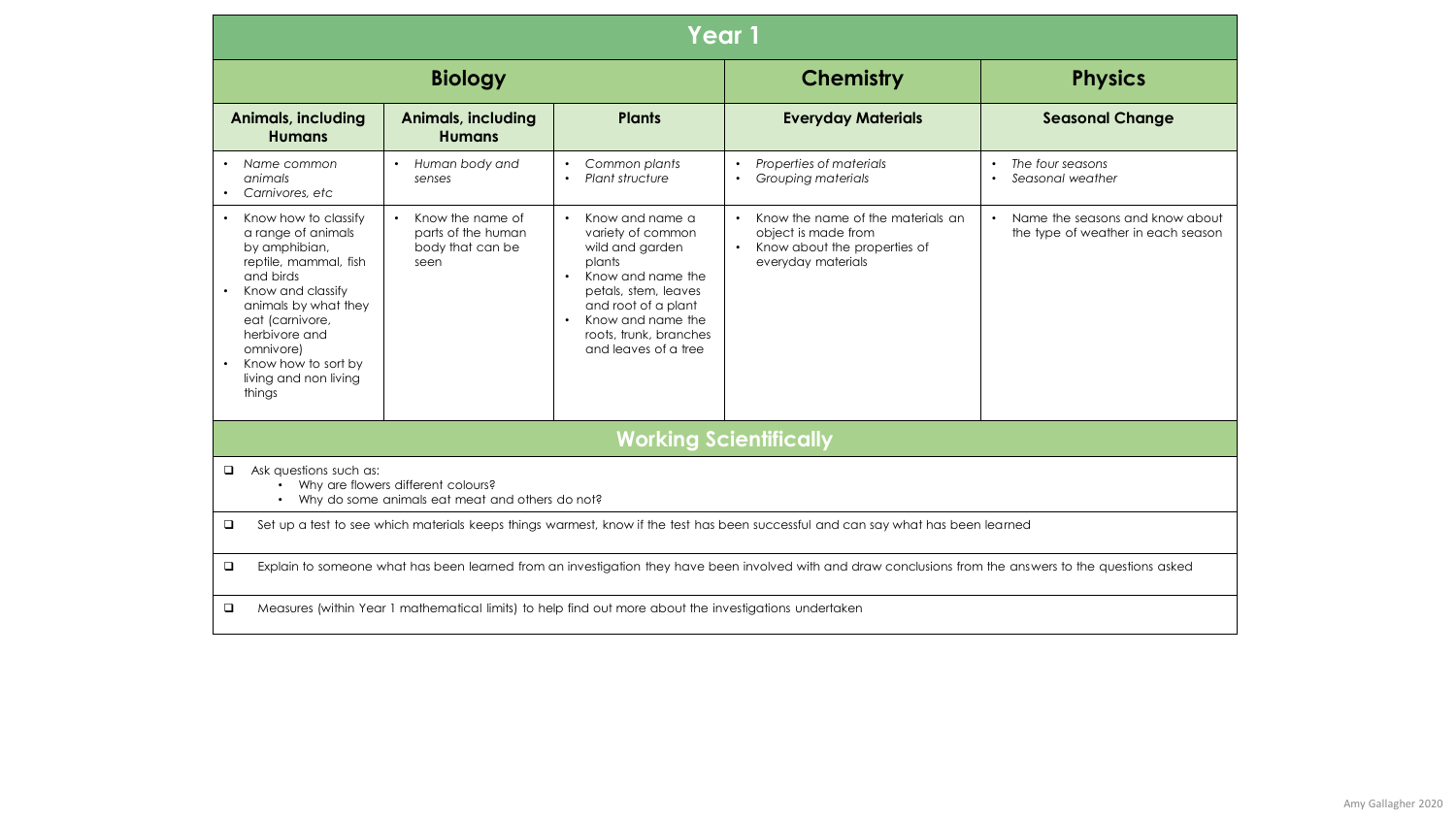| Year <sub>2</sub>                                                                                                                                                                                                                                                                                                                                          |                                                                                                                                                                            |                                                                                                                                                                                          |                                                                                                                        |                                                                                          |  |  |  |
|------------------------------------------------------------------------------------------------------------------------------------------------------------------------------------------------------------------------------------------------------------------------------------------------------------------------------------------------------------|----------------------------------------------------------------------------------------------------------------------------------------------------------------------------|------------------------------------------------------------------------------------------------------------------------------------------------------------------------------------------|------------------------------------------------------------------------------------------------------------------------|------------------------------------------------------------------------------------------|--|--|--|
|                                                                                                                                                                                                                                                                                                                                                            | <b>Biology</b>                                                                                                                                                             |                                                                                                                                                                                          | <b>Chemistry</b>                                                                                                       |                                                                                          |  |  |  |
| All living things and<br>their habitats                                                                                                                                                                                                                                                                                                                    | <b>Animals, including</b><br><b>Humans</b>                                                                                                                                 | <b>Plants</b>                                                                                                                                                                            |                                                                                                                        | <b>Everyday Materials</b>                                                                |  |  |  |
| Alive or dead<br><b>Habitats</b><br>Adaptations<br>Food chains                                                                                                                                                                                                                                                                                             | Animal reproduction<br>$\bullet$<br><b>Healthy living</b><br><b>Basic needs</b><br>$\bullet$                                                                               | Plant and seed<br>$\bullet$<br>growth<br>Plant reproduction<br>$\bullet$<br>Keeping plants<br>healthy                                                                                    | Identify different materials<br>$\bullet$<br>Name everyday materials<br>Properties of materials<br>$\bullet$           | Compare the use of different<br>materials<br>• Compare movement on different<br>surfaces |  |  |  |
| Classify things by<br>living, dead or never<br>lived<br>Know how a specific<br>$\bullet$<br>habitat provides for<br>the basic needs of<br>things living there<br>(plants and animals)<br>Match living things to<br>their habitat<br>Name some different<br>$\bullet$<br>sources of food for<br>animals<br>Know about and<br>explain a simple<br>food chain | Know the basic<br>stages in a life cycle<br>for animals,<br>(including humans)<br>Know why exercise,<br>a balanced diet and<br>good hygiene are<br>important for<br>humans | Know and explain<br>$\bullet$<br>how seeds and bulbs<br>grow into plants<br>Know what plants<br>need in order to<br>grow and stay<br>healthy (water, light<br>& suitable<br>temperature) | Know how materials can be<br>$\bullet$<br>changed by<br>squashing, bending,<br>twisting and stretching                 | Know why a material might or<br>might not be<br>used for a specific job                  |  |  |  |
| <b>Working Scientifically</b>                                                                                                                                                                                                                                                                                                                              |                                                                                                                                                                            |                                                                                                                                                                                          |                                                                                                                        |                                                                                          |  |  |  |
| Ask questions such as:<br>$\Box$<br>Why do some trees lose their leaves in Autumn and others do not?<br>How long are roots of tall trees?<br>Why do some animals have underground habitats?                                                                                                                                                                |                                                                                                                                                                            |                                                                                                                                                                                          |                                                                                                                        |                                                                                          |  |  |  |
| $\Box$                                                                                                                                                                                                                                                                                                                                                     |                                                                                                                                                                            |                                                                                                                                                                                          | Use equipment such as thermometers and rain gauges to help observe changes to local environment as the year progresses |                                                                                          |  |  |  |
| $\Box$<br>Use microscopes to find out more about small creatures and plants                                                                                                                                                                                                                                                                                |                                                                                                                                                                            |                                                                                                                                                                                          |                                                                                                                        |                                                                                          |  |  |  |
| $\Box$<br>Know how to set up a fair test and do so when finding out about how seeds grow best                                                                                                                                                                                                                                                              |                                                                                                                                                                            |                                                                                                                                                                                          |                                                                                                                        |                                                                                          |  |  |  |
| $\Box$<br>Classify or group things according to a given criteria, e.g. deciduous and coniferous trees                                                                                                                                                                                                                                                      |                                                                                                                                                                            |                                                                                                                                                                                          |                                                                                                                        |                                                                                          |  |  |  |
| $\Box$<br>Draw conclusions from fair tests and explain what has been found out                                                                                                                                                                                                                                                                             |                                                                                                                                                                            |                                                                                                                                                                                          |                                                                                                                        |                                                                                          |  |  |  |
| $\Box$<br>Use measures (within Year 2 mathematical limits) to help find out more about the investigations they are engaged with                                                                                                                                                                                                                            |                                                                                                                                                                            |                                                                                                                                                                                          |                                                                                                                        |                                                                                          |  |  |  |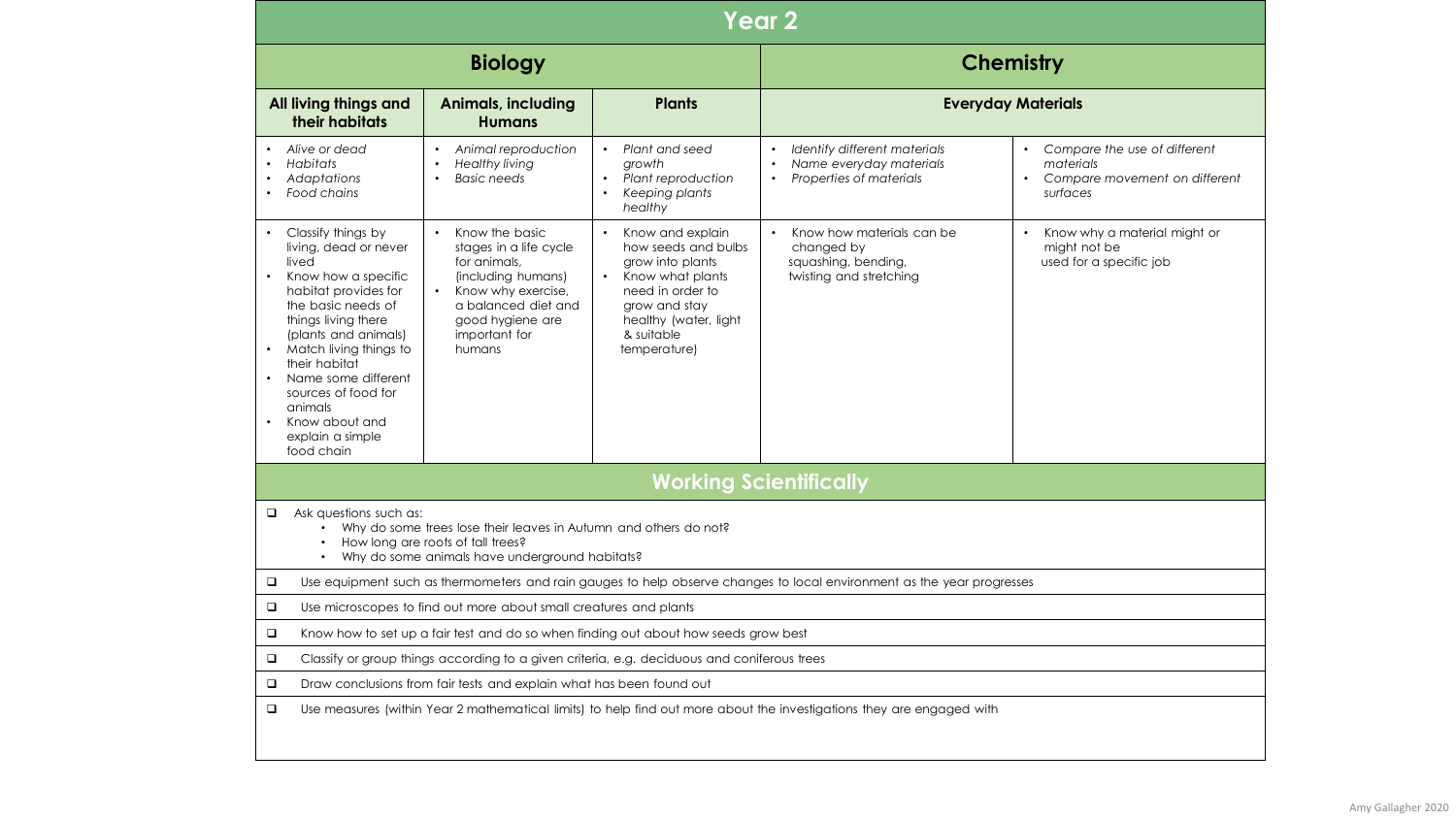| <b>Year 3</b>                                                                                                                                                                                                          |                                                                          |                                                                                                                             |                                                                                                                                                                                                                                                               |                                                                                                                                                                                                                                                                                                                                                                 |                                                                                                                                                                                                                                                                                                                       |  |
|------------------------------------------------------------------------------------------------------------------------------------------------------------------------------------------------------------------------|--------------------------------------------------------------------------|-----------------------------------------------------------------------------------------------------------------------------|---------------------------------------------------------------------------------------------------------------------------------------------------------------------------------------------------------------------------------------------------------------|-----------------------------------------------------------------------------------------------------------------------------------------------------------------------------------------------------------------------------------------------------------------------------------------------------------------------------------------------------------------|-----------------------------------------------------------------------------------------------------------------------------------------------------------------------------------------------------------------------------------------------------------------------------------------------------------------------|--|
|                                                                                                                                                                                                                        | <b>Biology</b>                                                           |                                                                                                                             | <b>Chemistry</b>                                                                                                                                                                                                                                              | <b>Physics</b>                                                                                                                                                                                                                                                                                                                                                  |                                                                                                                                                                                                                                                                                                                       |  |
| <b>Animals, including humans</b>                                                                                                                                                                                       | <b>Plants</b>                                                            | <b>Plants</b>                                                                                                               | <b>Rocks</b>                                                                                                                                                                                                                                                  | <b>Forces</b>                                                                                                                                                                                                                                                                                                                                                   | Light                                                                                                                                                                                                                                                                                                                 |  |
| Skeleton and muscles<br>• Nutrition<br>Exercise and health                                                                                                                                                             | Plant life<br>$\bullet$<br>Basic structure and<br>functions              | • Life cycle<br>• Water transportation                                                                                      | <b>Fossil formation</b><br>Compare and group rocks<br>Soil                                                                                                                                                                                                    | <b>Different Forces</b><br>• Magnets                                                                                                                                                                                                                                                                                                                            | • Reflections<br>· Shadows                                                                                                                                                                                                                                                                                            |  |
| • Know about the importance of a<br>nutritious, balanced diet<br>• Know how nutrients, water and oxygen<br>are transported within animals and<br>humans<br>• Know about the skeletal and muscular<br>system of a human | • Know the function of<br>different parts of<br>flowing plants and trees | • Know how water is transported<br>within plants<br>• Know the plant life cycle,<br>especially the importance of<br>flowers | Compare and group rocks<br>based on their appearance<br>and physical properties, giving<br>reasons<br>Know how soil is made and<br>how fossils are formed<br>Know about and explain the<br>difference between<br>sedimentary, metamorphic<br>and igneous rock | Know about and describe how<br>objects move on different<br>surfaces<br>Know how a simple pulley<br>works and use to on to lift an<br>object<br>Know how some forces require<br>contact and some do not,<br>giving examples<br>Know about and explain how<br>magnets attract and repel<br>Predict whether magnets will<br>attract or repel and give a<br>reason | • Know that dark is the absence<br>of light<br>• Know that light is needed in<br>order to see and is reflected<br>from a surface<br>• Know and demonstrate how a<br>shadow is formed and explain<br>how a shadow changes shape<br>• Know about the danger of<br>direct sunlight and describe<br>how to keep protected |  |
|                                                                                                                                                                                                                        |                                                                          |                                                                                                                             | <b>Working Scientifically</b>                                                                                                                                                                                                                                 |                                                                                                                                                                                                                                                                                                                                                                 |                                                                                                                                                                                                                                                                                                                       |  |
| $\Box$ Use research to find out how reflection can help us see things that are<br>around the corner                                                                                                                    |                                                                          | Test to see if their right hand is as efficient as their left hand<br>$\Box$                                                |                                                                                                                                                                                                                                                               | Use bar charts and other statistical tables (in line with Year 3<br>$\Box$<br>mathematics statistics) to record findings                                                                                                                                                                                                                                        |                                                                                                                                                                                                                                                                                                                       |  |
| Use research to find out what the main differences are between<br>$\Box$<br>sedimentary and igneous rocks<br>a plant to grow                                                                                           |                                                                          |                                                                                                                             | Set up a fair test with different variables e.g. the best conditions for                                                                                                                                                                                      | $\Box$<br>Know how to use a key to help understand information presented<br>on a chart                                                                                                                                                                                                                                                                          |                                                                                                                                                                                                                                                                                                                       |  |
| $\Box$<br>Ask questions such as:<br>• Why does the moon appear as different shapes in the night<br>sky?<br>• Why do shadows change during the day?                                                                     |                                                                          | $\Box$<br>Explain to a partner why a test is a fair one e.g. lifting weights with<br>right and left hand, etc.              |                                                                                                                                                                                                                                                               | Be confident to stand in front of others and explain what has been<br>$\Box$<br>found out, for example about how the moon changes shape                                                                                                                                                                                                                         |                                                                                                                                                                                                                                                                                                                       |  |
| Where does a fossil come from?                                                                                                                                                                                         |                                                                          | A Measure carefully (taking account of mathematical knowledge up to<br>Year 3) and add to scientific learning               |                                                                                                                                                                                                                                                               | Present findings using written explanations and include diagrams<br>o.<br>when needed                                                                                                                                                                                                                                                                           |                                                                                                                                                                                                                                                                                                                       |  |
| Observe at what time of day a shadow is likely to be at its longest<br>□<br>$\Box$<br>two main scales used to measure temperature<br>and shortest                                                                      |                                                                          |                                                                                                                             | Use a thermometer to measure temperature and know there are                                                                                                                                                                                                   | Make sense of findings and draw conclusions which help them to<br>❏<br>understand more about scientific information                                                                                                                                                                                                                                             |                                                                                                                                                                                                                                                                                                                       |  |
| Observe which type of plants grow in different places e.g. bluebells<br>$\Box$<br>$\Box$<br>in woodland, roses in domestic gardens, etc.<br>depending on what is most sensible                                         |                                                                          | Gather and record information using a chart, matrix or tally chart,                                                         | $\Box$<br>Amend predictions according to findings                                                                                                                                                                                                             |                                                                                                                                                                                                                                                                                                                                                                 |                                                                                                                                                                                                                                                                                                                       |  |
| Group information according to common factors e.g. plants that<br>Test to see which type of soil is most suitable when growing two<br>□<br>grow in woodlands or plants that grow in gardens<br>similar plants          |                                                                          |                                                                                                                             |                                                                                                                                                                                                                                                               | $\Box$<br>out during a scientific enquiry                                                                                                                                                                                                                                                                                                                       | Be prepared to change ideas as a result of what has been found<br><del>Amy Gallagher '</del> 2020                                                                                                                                                                                                                     |  |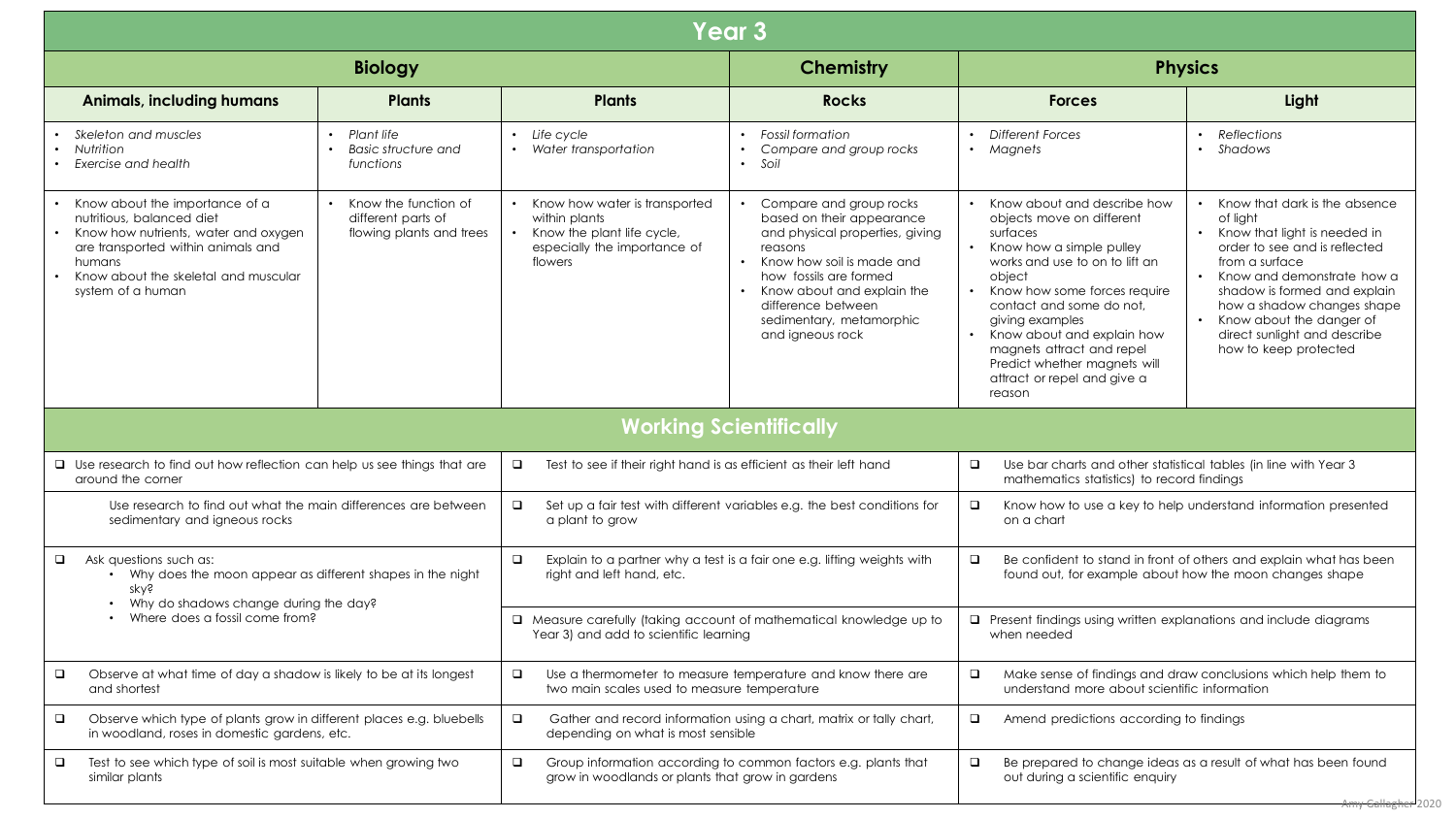| Year 4                                                                                                                                                                                                                                                                                                                           |                                                                                                                                                                                                                       |                                                                                                                                                                                                                                                          |                                                                                                                                                                                                                     |                                                                                              |                                                                                                                                                                                                                                                                                                                                                                        |                                                                                                                                                                                                                                                                                                                                                                                                            |  |  |
|----------------------------------------------------------------------------------------------------------------------------------------------------------------------------------------------------------------------------------------------------------------------------------------------------------------------------------|-----------------------------------------------------------------------------------------------------------------------------------------------------------------------------------------------------------------------|----------------------------------------------------------------------------------------------------------------------------------------------------------------------------------------------------------------------------------------------------------|---------------------------------------------------------------------------------------------------------------------------------------------------------------------------------------------------------------------|----------------------------------------------------------------------------------------------|------------------------------------------------------------------------------------------------------------------------------------------------------------------------------------------------------------------------------------------------------------------------------------------------------------------------------------------------------------------------|------------------------------------------------------------------------------------------------------------------------------------------------------------------------------------------------------------------------------------------------------------------------------------------------------------------------------------------------------------------------------------------------------------|--|--|
| <b>Biology</b>                                                                                                                                                                                                                                                                                                                   |                                                                                                                                                                                                                       |                                                                                                                                                                                                                                                          | Chemistry                                                                                                                                                                                                           |                                                                                              | <b>Physics</b>                                                                                                                                                                                                                                                                                                                                                         |                                                                                                                                                                                                                                                                                                                                                                                                            |  |  |
| <b>Animals, including humans</b>                                                                                                                                                                                                                                                                                                 | All living things and their habitats                                                                                                                                                                                  |                                                                                                                                                                                                                                                          | <b>States of Matter</b>                                                                                                                                                                                             | <b>Electricity</b>                                                                           |                                                                                                                                                                                                                                                                                                                                                                        | Sound                                                                                                                                                                                                                                                                                                                                                                                                      |  |  |
| Digestive system<br>Teeth<br>• Food chains                                                                                                                                                                                                                                                                                       | Grouping living things<br>$\bullet$<br><b>Classification keys</b><br>• Adaptation of living things                                                                                                                    |                                                                                                                                                                                                                                                          | $\bullet$<br>Compare and group materials<br>Solids, liquids and gases<br>Changing state<br>• Water cycle                                                                                                            | Uses of electricity<br>$\bullet$<br>$\bullet$                                                | Simple circuits and switches<br>Conductors and insulators                                                                                                                                                                                                                                                                                                              | • How sounds are made<br>Sound vibrations<br>$\bullet$<br>• Pitch and Volume                                                                                                                                                                                                                                                                                                                               |  |  |
| Identify and name the parts of the<br>human digestive system<br>• Know the functions of the organs in the<br>human digestive system<br>Identify and know the different types of<br>human teeth<br>Know the functions of different human<br>teeth<br>• Use and construct food chains to<br>identify producers, predators and prey | • Use classification keys to group, identify<br>and name living things<br>Know how changes to an environment<br>could endanger living things<br>Group materials based on their state of<br>matter (solid, liquid, gas |                                                                                                                                                                                                                                                          | Know the temperature at which<br>materials change state<br>Know about and explore how some<br>$\bullet$<br>materials can change state<br>Know the part played by evaporation<br>and condensation in the water cycle | $\bullet$<br>light within a circuit<br>$\bullet$<br>examples of each                         | Identify and name appliances that<br>require electricity to function<br>Construct a series circuit<br>Identify and name the components in<br>a series circuit (including cells, wires,<br>bulbs, switches and buzzers)<br>Predict and test whether a lamp will<br>Know the function of a switch<br>Know the difference between a<br>conductor and an insulator; giving | Know how sound is made, associating<br>some of them with vibrating<br>Know how sound travels from a source<br>$\bullet$<br>to our ears<br>• Know the correlation between pitch<br>and the object producing a sound<br>Know the correlation between the<br>volume of a sound and the strength of<br>the vibrations that produced it<br>• Know what happens to a sound as it<br>travels away from its source |  |  |
| <b>Working Scientifically</b>                                                                                                                                                                                                                                                                                                    |                                                                                                                                                                                                                       |                                                                                                                                                                                                                                                          |                                                                                                                                                                                                                     |                                                                                              |                                                                                                                                                                                                                                                                                                                                                                        |                                                                                                                                                                                                                                                                                                                                                                                                            |  |  |
| □ Use research to find out how much time it takes to digest most of our<br>$\Box$<br>food                                                                                                                                                                                                                                        |                                                                                                                                                                                                                       | Measure carefully (taking account of mathematical knowledge up<br>to Year 4) and add to scientific learning                                                                                                                                              |                                                                                                                                                                                                                     | $\Box$                                                                                       | Write up findings using a planning, doing and evaluating process                                                                                                                                                                                                                                                                                                       |                                                                                                                                                                                                                                                                                                                                                                                                            |  |  |
| Use research to find out which materials make effective<br>$\Box$<br>conductors and insulators of electricity                                                                                                                                                                                                                    |                                                                                                                                                                                                                       | Make sense of findings and draw conclusions which helps them<br>Use a data logger to check on the time it takes ice to melt to water<br>$\Box$<br>understand more about the scientific information that has been<br>in different temperatures<br>learned |                                                                                                                                                                                                                     |                                                                                              |                                                                                                                                                                                                                                                                                                                                                                        |                                                                                                                                                                                                                                                                                                                                                                                                            |  |  |
| $\Box$ Ask questions such as:<br>$\Box$<br>• Why are steam and ice the same thing?<br>• Why is the liver important in the digestive systems?<br>• What do we mean by 'pitch' when it comes to sound?                                                                                                                             |                                                                                                                                                                                                                       | Use a thermometer to measure temperature and know there are<br>two main scales used to measure temperature                                                                                                                                               |                                                                                                                                                                                                                     | $\Box$<br>When making predictions there are plausible reasons as to why they<br>have done so |                                                                                                                                                                                                                                                                                                                                                                        |                                                                                                                                                                                                                                                                                                                                                                                                            |  |  |
|                                                                                                                                                                                                                                                                                                                                  |                                                                                                                                                                                                                       |                                                                                                                                                                                                                                                          | <b>Q</b> Gather and record information using a chart, matrix or tally chart,<br>depending on what is most sensible                                                                                                  |                                                                                              | $\Box$ Able to amend predictions according to findings                                                                                                                                                                                                                                                                                                                 |                                                                                                                                                                                                                                                                                                                                                                                                            |  |  |
| $\Box$<br>Carry out tests to see, for example, which of two instruments make<br>$\Box$<br>the highest or lowest sounds and to see if a glass of ice weighs the<br>same as a glass of water                                                                                                                                       |                                                                                                                                                                                                                       | Group information according to common factors e.g. materials that<br>make good conductors or insulators                                                                                                                                                  |                                                                                                                                                                                                                     | $\Box$<br>during a scientific enquiry                                                        | Prepared to change ideas as a result of what has been found out                                                                                                                                                                                                                                                                                                        |                                                                                                                                                                                                                                                                                                                                                                                                            |  |  |
| Set up a fair test with more than one variable e.g. using different<br>$\Box$<br>$\Box$<br>materials to cut out sound                                                                                                                                                                                                            |                                                                                                                                                                                                                       | Use bar charts and other statistical tables (in line with Year 4<br>mathematics statistics) to record findings                                                                                                                                           |                                                                                                                                                                                                                     |                                                                                              |                                                                                                                                                                                                                                                                                                                                                                        |                                                                                                                                                                                                                                                                                                                                                                                                            |  |  |
| Explain to others why a test that has been set up is a fair one e.g.<br>$\Box$<br>$\Box$<br>discover how fast ice melts in different temperatures<br>when needed                                                                                                                                                                 |                                                                                                                                                                                                                       | Present findings using written explanations and include diagrams,                                                                                                                                                                                        |                                                                                                                                                                                                                     |                                                                                              |                                                                                                                                                                                                                                                                                                                                                                        |                                                                                                                                                                                                                                                                                                                                                                                                            |  |  |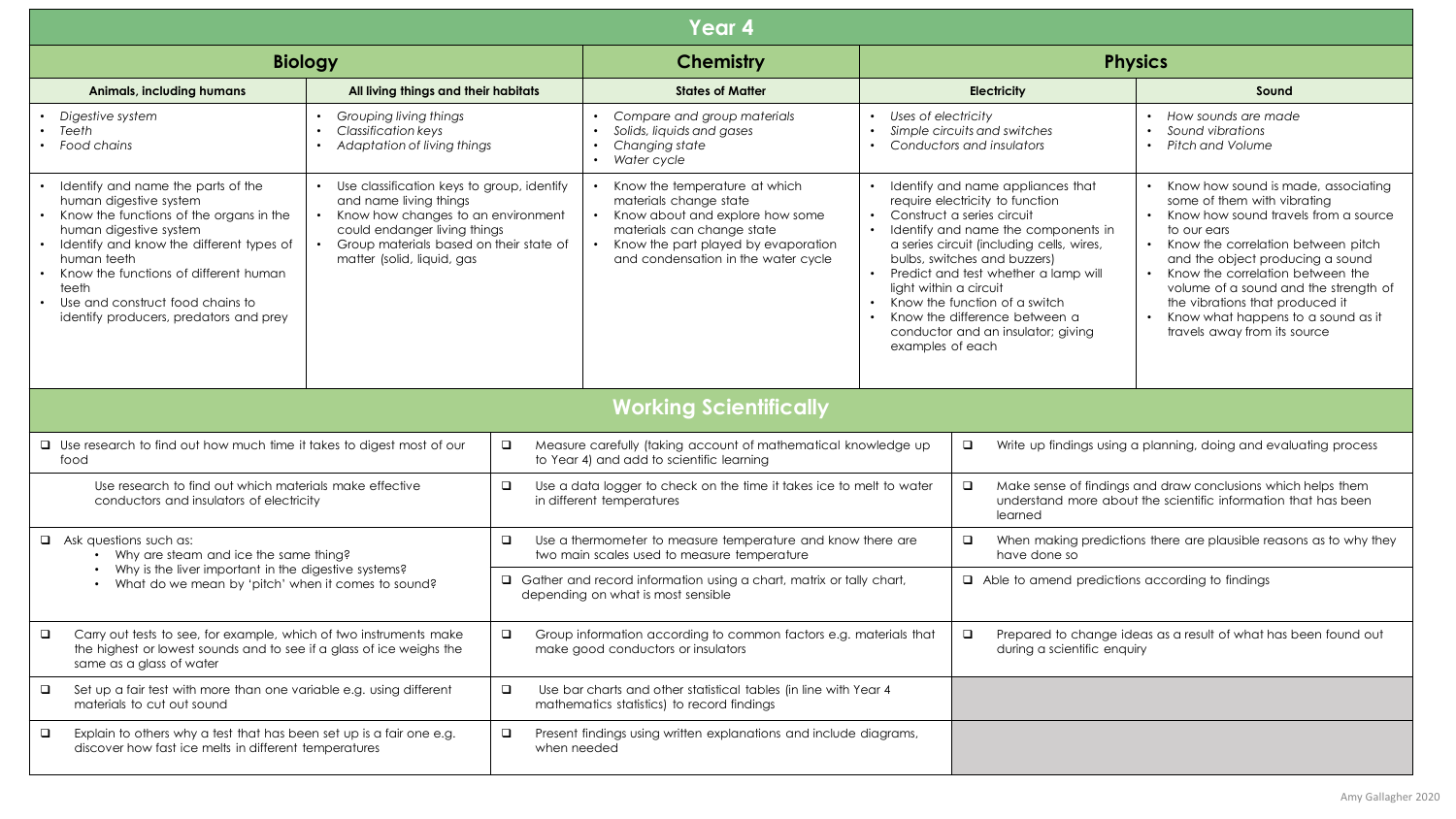| Year 5                                                                                                                                                                                                                                                                                        |                                                                  |                                                                                                                          |                                                                                                                                                                                                                                                                                                                                                                                                                                                                                                                                                                                                           |                                                                                                            |                                                                                                                                                                                                                   |                                                                                                                                                                                                                                                                                                       |  |
|-----------------------------------------------------------------------------------------------------------------------------------------------------------------------------------------------------------------------------------------------------------------------------------------------|------------------------------------------------------------------|--------------------------------------------------------------------------------------------------------------------------|-----------------------------------------------------------------------------------------------------------------------------------------------------------------------------------------------------------------------------------------------------------------------------------------------------------------------------------------------------------------------------------------------------------------------------------------------------------------------------------------------------------------------------------------------------------------------------------------------------------|------------------------------------------------------------------------------------------------------------|-------------------------------------------------------------------------------------------------------------------------------------------------------------------------------------------------------------------|-------------------------------------------------------------------------------------------------------------------------------------------------------------------------------------------------------------------------------------------------------------------------------------------------------|--|
| <b>Biology</b>                                                                                                                                                                                                                                                                                |                                                                  |                                                                                                                          | <b>Chemistry</b>                                                                                                                                                                                                                                                                                                                                                                                                                                                                                                                                                                                          | <b>Physics</b>                                                                                             |                                                                                                                                                                                                                   |                                                                                                                                                                                                                                                                                                       |  |
| All living things and their habitats                                                                                                                                                                                                                                                          | Animals, including<br>humans                                     | Properties and changes in materials                                                                                      |                                                                                                                                                                                                                                                                                                                                                                                                                                                                                                                                                                                                           |                                                                                                            | <b>Forces</b>                                                                                                                                                                                                     | <b>Earth and Space</b>                                                                                                                                                                                                                                                                                |  |
| Life cycles – plants and animals<br>Reproductive processes<br>Famous naturalists                                                                                                                                                                                                              | • Changes as humans<br>develop from birth<br>to old age          | Compare properties of everyday materials<br>Soluble/ dissolving<br>• Reversible and irreversible substances<br>$\bullet$ |                                                                                                                                                                                                                                                                                                                                                                                                                                                                                                                                                                                                           |                                                                                                            | Forces and motion of mechanical                                                                                                                                                                                   | Movement of the Earth and the planets<br>Movement of the Moon<br>$\bullet$<br>• Night and day                                                                                                                                                                                                         |  |
| Know the life cycle of different<br>living things e.g. mammal,<br>amphibian, insect and bird<br>Know the differences between<br>different life cycles<br>• Know the process of reproduction<br>in plants<br>Know the process of reproduction<br>in animals                                    | • Create a timeline to<br>indicate stages of<br>growth in humans | $\bullet$<br>$\bullet$                                                                                                   | Compare and group materials based on their properties (e.g.<br>hardness, solubility, transparency, conductivity, [electrical &<br>thermall, and response to magnets<br>Know and explain how a material dissolves to form a solution<br>Know and show how to recover a substance from a solution<br>Know and demonstrate how some materials can be separated<br>(e.g. through filtering, sieving and evaporating)<br>Know and demonstrate that some changes are reversible and<br>some are not<br>Know how some changes result in the formation of a new material<br>and that this is usually irreversible | our lives<br>water resistance<br>effect                                                                    | Know what gravity is and its impact on<br>Identify and know the effect of air and<br>Identify and know the effect of friction<br>Explain how levers, pulleys and gears<br>allow a smaller force to have a greater | Know about and explain the movement<br>of the Earth and other planets relative to<br>the Sun<br>Know about and explain the movement<br>of the Moon relative to the Earth<br>• Know and demonstrate how night and<br>day are created<br>Describe the Sun, Earth and Moon (using<br>the term spherical) |  |
| <b>Working Scientifically</b>                                                                                                                                                                                                                                                                 |                                                                  |                                                                                                                          |                                                                                                                                                                                                                                                                                                                                                                                                                                                                                                                                                                                                           |                                                                                                            |                                                                                                                                                                                                                   |                                                                                                                                                                                                                                                                                                       |  |
| Set up an investigation when it is appropriate e.g. finding out which<br>Make predictions based on information gleaned from investigations<br>$\Box$<br>$\Box$<br>materials dissolve or not                                                                                                   |                                                                  |                                                                                                                          |                                                                                                                                                                                                                                                                                                                                                                                                                                                                                                                                                                                                           |                                                                                                            |                                                                                                                                                                                                                   | Able to give an example of something focused on when supporting a<br>scientific theory e.g. how much easier it is to lift a heavy object using pulleys                                                                                                                                                |  |
| Set up a fair test when needed e.g. which surfaces create most<br>$\Box$<br>$\Box$<br>friction?                                                                                                                                                                                               |                                                                  |                                                                                                                          | Create new investigations which take account of what has been<br>learned previously                                                                                                                                                                                                                                                                                                                                                                                                                                                                                                                       | Keep an on-going record of new scientific words that they have come<br>$\Box$<br>across for the first time |                                                                                                                                                                                                                   |                                                                                                                                                                                                                                                                                                       |  |
| Set up an enquiry based investigation e.g. find out what adults /<br>$\Box$<br>Able to present information related to scientific enquiries in a range of<br>$\Box$<br>children can do now that they couldn't when a baby<br>ways including using IT such as power-point and iMovie            |                                                                  |                                                                                                                          |                                                                                                                                                                                                                                                                                                                                                                                                                                                                                                                                                                                                           |                                                                                                            | $\Box$<br>cycles                                                                                                                                                                                                  | Able to relate causal relationships when, for example, studying life                                                                                                                                                                                                                                  |  |
| $\Box$ Know what the variables are in a given enquiry and can isolate each<br>one when investigating e.g. finding out how effective parachutes are<br>when made with different materials                                                                                                      |                                                                  |                                                                                                                          | $\Box$ Use diagrams, as and when necessary, to support writing                                                                                                                                                                                                                                                                                                                                                                                                                                                                                                                                            |                                                                                                            | theory                                                                                                                                                                                                            | Frequently carry out research when investigating a scientific principle or                                                                                                                                                                                                                            |  |
| $\Box$<br>Use all measurements as set out in Year 5 mathematics<br>Is evaluative when explaining findings from scientific enquiry<br>$\Box$<br>(measurement), including capacity and mass                                                                                                     |                                                                  |                                                                                                                          |                                                                                                                                                                                                                                                                                                                                                                                                                                                                                                                                                                                                           |                                                                                                            |                                                                                                                                                                                                                   |                                                                                                                                                                                                                                                                                                       |  |
| $\Box$<br>Use other scientific instruments as needed e.g. thermometer, rain<br>$\Box$<br>Clear about what has been found out from recent enquiry and can<br>relate this to other enquiries, where appropriate<br>gauge, spring scales (for measuring Newtons)                                 |                                                                  |                                                                                                                          |                                                                                                                                                                                                                                                                                                                                                                                                                                                                                                                                                                                                           |                                                                                                            |                                                                                                                                                                                                                   |                                                                                                                                                                                                                                                                                                       |  |
| Able to record data and present them in a range of ways including<br>$\Box$<br>$\Box$<br>Their explanations set out clearly why something has happened and its<br>diagrams, labels, classification keys, tables, scatter graphs and bar<br>possible impact on other things<br>and line graphs |                                                                  |                                                                                                                          |                                                                                                                                                                                                                                                                                                                                                                                                                                                                                                                                                                                                           |                                                                                                            |                                                                                                                                                                                                                   | Amy Gallagher 2020                                                                                                                                                                                                                                                                                    |  |